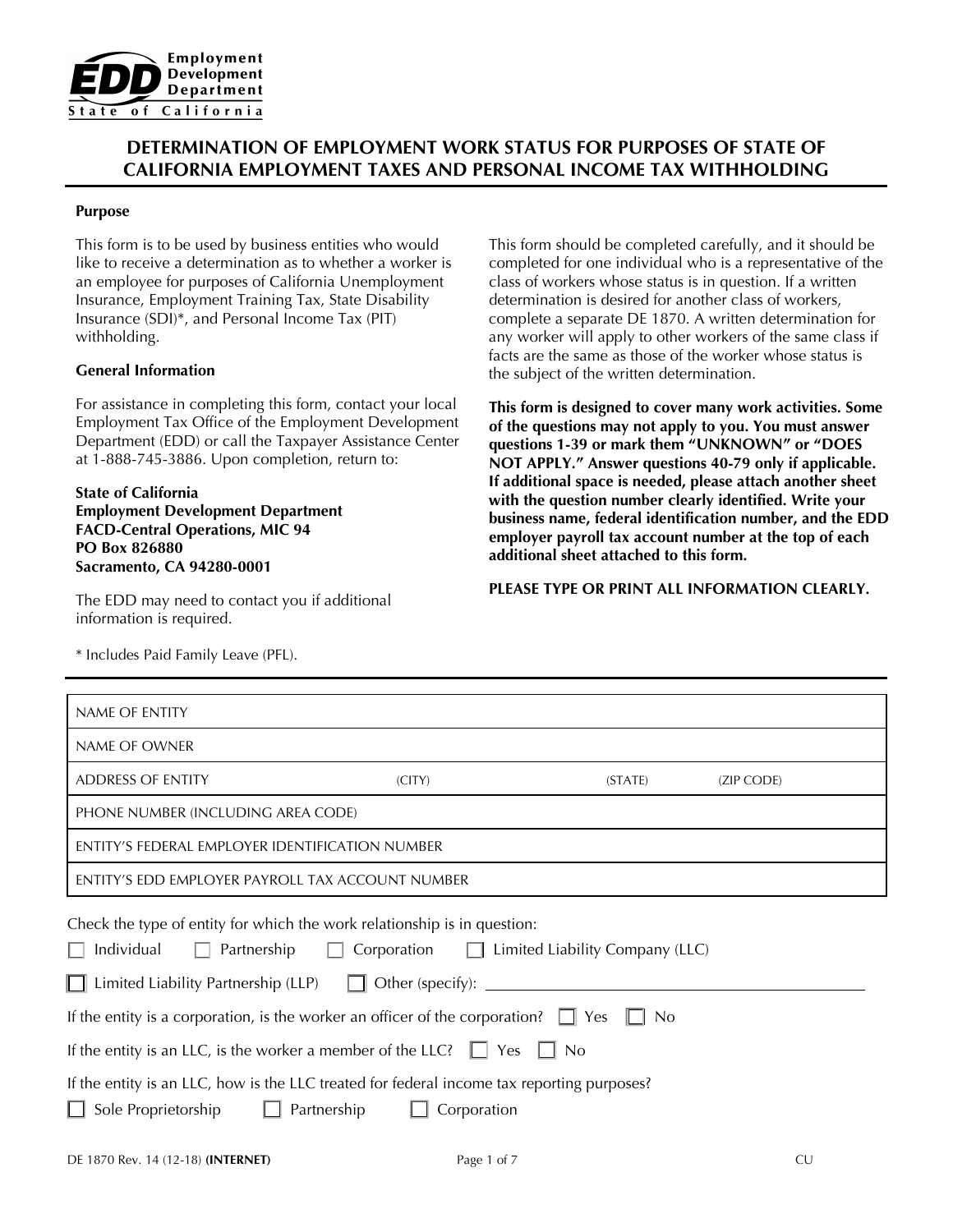1. Provide a brief description of the entity's business operation (e.g., drug store, farmer, construction, etc.): \_\_\_\_\_\_\_\_\_\_\_

\_\_\_\_\_\_\_\_\_\_\_\_\_\_\_\_\_\_\_\_\_\_\_\_\_\_\_\_\_\_\_\_\_\_\_\_\_\_\_\_\_\_\_\_\_\_\_\_\_\_\_\_\_\_\_\_\_\_\_\_\_\_\_\_\_\_\_\_\_\_\_\_\_\_\_\_\_\_\_\_\_\_\_\_\_\_\_\_\_\_\_\_\_\_\_\_\_\_\_\_\_

| 2.  | Has this issue been the subject of a prior or current EDD audit, benefit claim investigation, hearing, or prior DE 1870<br>determination? Ves No D Unknown                                                                  |
|-----|-----------------------------------------------------------------------------------------------------------------------------------------------------------------------------------------------------------------------------|
|     |                                                                                                                                                                                                                             |
| 3.  | Has any other governmental agency ruled on the status of services performed by the worker or another person<br>performing the same or similar services? $\Box$ Yes $\Box$ No $\Box$ Unknown If "Yes," please attach a copy. |
| 4.  | Total number of workers in this class: ___________<br>Attach names, addresses, and phone numbers of the workers in this class. If there are more than 10 workers, attach the<br>information for only 10.                    |
| 5.  | This information is about services performed by the worker from $\frac{\ }{\mathrm{(Date)}}$ to $\frac{\ }{\mathrm{(Date)}}$ .                                                                                              |
| 6.  |                                                                                                                                                                                                                             |
| 7.  | How did the worker learn of the job (e.g., advertisement, online, in a newspaper, word of mouth, etc. If there was a job                                                                                                    |
|     |                                                                                                                                                                                                                             |
|     | 9. Is the worker still performing services for the entity? $\Box$ Yes<br>$\Box$ No                                                                                                                                          |
|     | If "No," explain why and how the worker was terminated, laid off, or quit: ___________________________________                                                                                                              |
| 10. | Were the services performed under a written agreement or contract?<br>∏ No<br>Yes<br>If "Yes," please attach a copy.                                                                                                        |
| 11. | If the agreement was not in writing, or the terms of the written agreement were not complied with in practice, describe                                                                                                     |
|     |                                                                                                                                                                                                                             |
| 12. | Was it agreed or understood that the worker would perform the services personally?<br>$\Box$ Yes<br>$\Box$ No                                                                                                               |
|     |                                                                                                                                                                                                                             |
|     |                                                                                                                                                                                                                             |
|     |                                                                                                                                                                                                                             |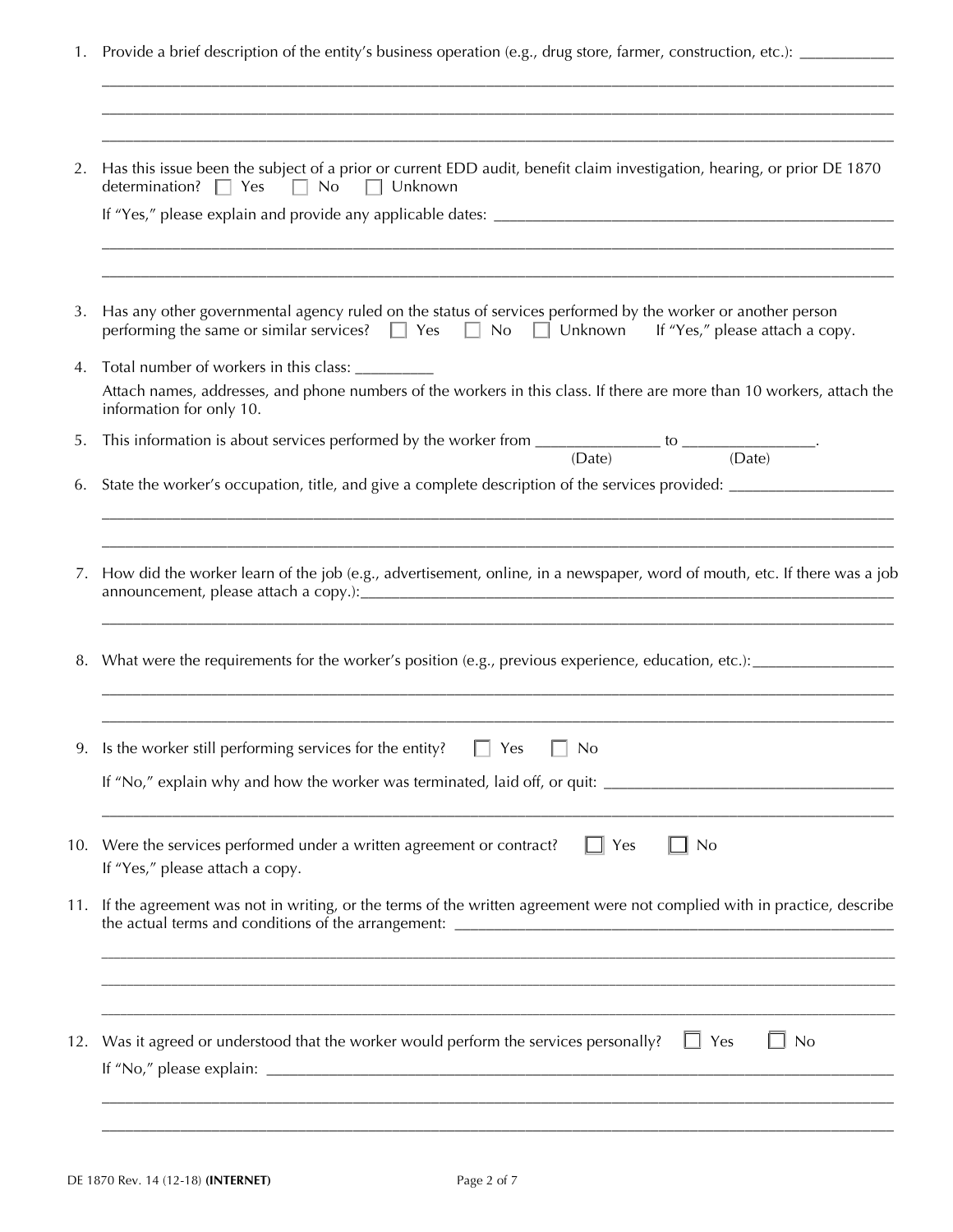| 13a.         | Does the worker have helpers?<br>Yes<br><b>No</b>                                                                                                                               |  |  |  |
|--------------|---------------------------------------------------------------------------------------------------------------------------------------------------------------------------------|--|--|--|
|              | If "Yes," answer questions 13b through 13g.<br>If "No," go to question 14.                                                                                                      |  |  |  |
| b.           | Who hired the helpers?<br>Worker<br>The entity<br>Unknown                                                                                                                       |  |  |  |
| C.           | Who could discharge the helpers?<br>Unknown<br>Worker<br>The entity                                                                                                             |  |  |  |
| d.           | Unknown<br>Who paid the helpers?<br>Worker<br>The entity                                                                                                                        |  |  |  |
| e.           | If the worker paid the helpers, did the entity reimburse the worker?<br>No<br>Unknown<br>Yes<br>. .                                                                             |  |  |  |
| f.           |                                                                                                                                                                                 |  |  |  |
| g.           | Are Social Security/Medicare (FICA), SDI, and PIT withheld from the helpers' wages?                                                                                             |  |  |  |
|              | No<br>Unknown<br>Yes<br>$\Box$<br>$\Box$                                                                                                                                        |  |  |  |
|              |                                                                                                                                                                                 |  |  |  |
| 14a.         | Was the worker permitted to provide services for others during the same time periods services were performed for the<br>Yes<br>No<br>Unknown<br>entity?                         |  |  |  |
|              | If "Yes," answer questions 14b through 14f.                                                                                                                                     |  |  |  |
|              | If "No" or "Unknown," go to question 15.                                                                                                                                        |  |  |  |
| b.           | What percent of the worker's total working time was spent working for others? ________________________________                                                                  |  |  |  |
| c.           |                                                                                                                                                                                 |  |  |  |
| d.           |                                                                                                                                                                                 |  |  |  |
| е.           | Did the entity have first call on the worker's time and efforts?<br>Unknown<br>Yes<br>No                                                                                        |  |  |  |
| f.           |                                                                                                                                                                                 |  |  |  |
| 15a.         |                                                                                                                                                                                 |  |  |  |
| b.           | Was the worker required to wear a uniform or badge?<br>No<br>Yes                                                                                                                |  |  |  |
|              | If "Yes," describe what the worker was required to wear: _______________________                                                                                                |  |  |  |
|              |                                                                                                                                                                                 |  |  |  |
| 16.          |                                                                                                                                                                                 |  |  |  |
| 17a.         |                                                                                                                                                                                 |  |  |  |
| b.           |                                                                                                                                                                                 |  |  |  |
| $\mathsf C.$ | Was the worker reimbursed by the enitity for any of these expenses?<br>$\Box$ Yes<br><b>No</b>                                                                                  |  |  |  |
| 18.          | Did the worker perform under:<br>His/her business name<br>The entity's name<br>П.<br>П                                                                                          |  |  |  |
| 19.          | Did the worker advertise or maintain a business listing in the phone directory, a trade journal, Internet, etc.?<br>If "Yes," please attach a copy.<br>No $\Box$ Unknown<br>Yes |  |  |  |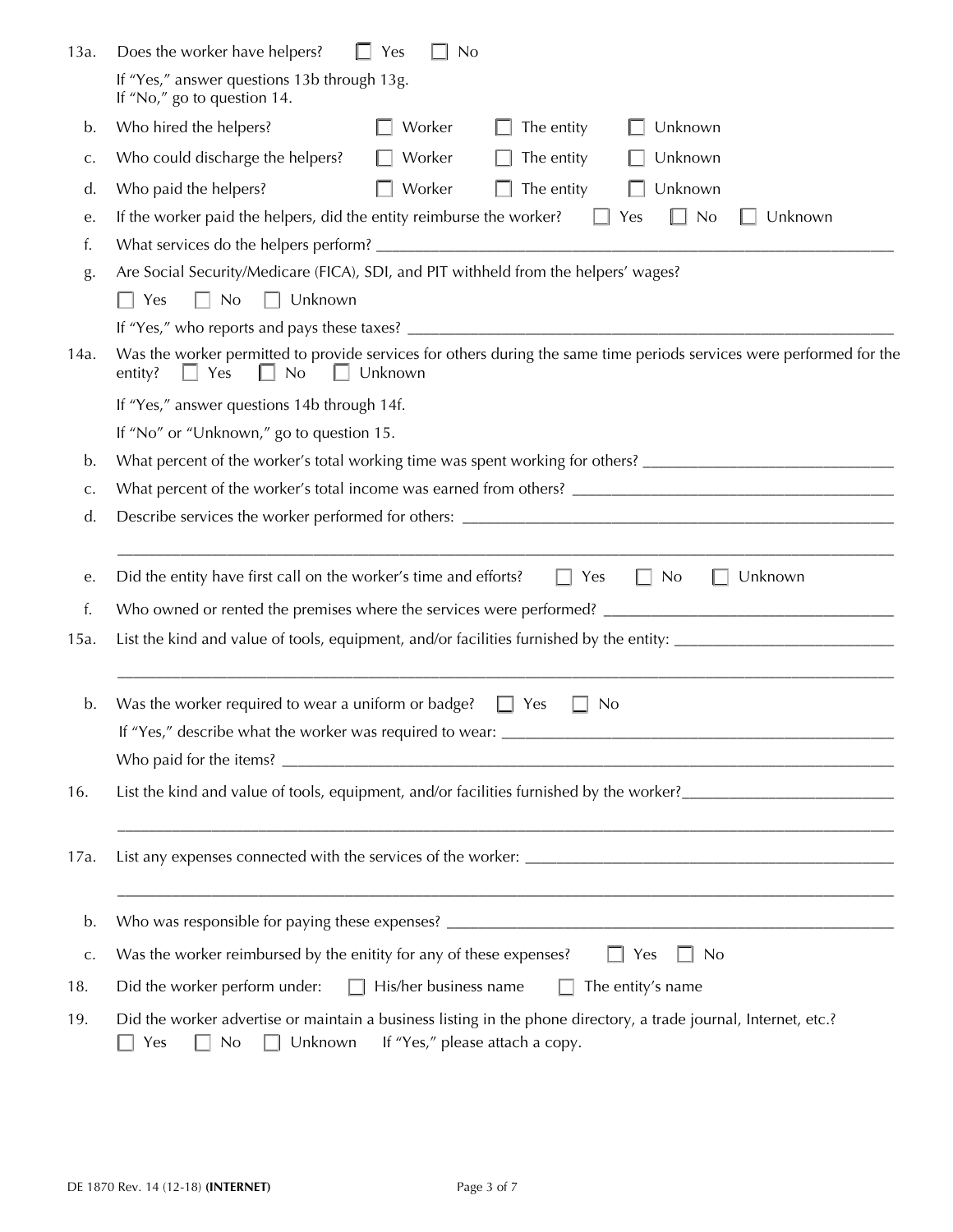20a. Did the worker hold himself/herself out to the public as available to provide services of this nature?

| Or any other nature?<br>Unknown<br>$\Box$ Yes<br>$\Box$ No                                                                                                                                                                                                                                                                                                                                                              |
|-------------------------------------------------------------------------------------------------------------------------------------------------------------------------------------------------------------------------------------------------------------------------------------------------------------------------------------------------------------------------------------------------------------------------|
|                                                                                                                                                                                                                                                                                                                                                                                                                         |
| Did the worker have an office or shop of his/her own?<br>$\Box$ Yes<br>Unknown<br>No<br>$\mathbf{L}$                                                                                                                                                                                                                                                                                                                    |
| Was a license or certificate required to perform the services?<br>Yes<br>Unknown<br>No<br>If "Yes," does the entity possess such a valid license or certificate?<br>$\Box$<br>Yes<br>No<br>If "Yes," does the worker possess such a valid license or certificate? $\Box$ Yes<br>Unknown<br>No<br>Who issued the license or certificate to the entity and/or worker? State type and number for the entity and/or worker: |
| Who paid the worker's license or certificate fee?                                                                                                                                                                                                                                                                                                                                                                       |
| How did the entity engage the worker? $\Box$ Full-time<br>Particular Job<br>Indefinite Period<br>$\Box$ Part-time                                                                                                                                                                                                                                                                                                       |
|                                                                                                                                                                                                                                                                                                                                                                                                                         |
| Did the entity require the worker to perform during a scheduled time?<br>Yes<br>No                                                                                                                                                                                                                                                                                                                                      |
| $\Box$ Yes<br>Was the worker provided training by the entity?<br><b>No</b>                                                                                                                                                                                                                                                                                                                                              |
| Who paid for the worker's training expenses? ____                                                                                                                                                                                                                                                                                                                                                                       |
| Was the worker provided an orientation by the entity?<br>Yes<br>No<br>If "Yes," please describe:                                                                                                                                                                                                                                                                                                                        |
| Was the worker required to follow a work schedule by the entity specifying days and hours in which work had to be<br>performed?<br>$\Box$ Yes<br>No                                                                                                                                                                                                                                                                     |
|                                                                                                                                                                                                                                                                                                                                                                                                                         |
| Was the worker given instructions about the way the service was to be performed?<br>No<br>$\vert \vert$ Yes                                                                                                                                                                                                                                                                                                             |
| Could the entity change the methods used by the worker in performing the services or otherwise direct him/her as to<br>how to perform the work?<br>No<br>$\Box$<br>Yes                                                                                                                                                                                                                                                  |
|                                                                                                                                                                                                                                                                                                                                                                                                                         |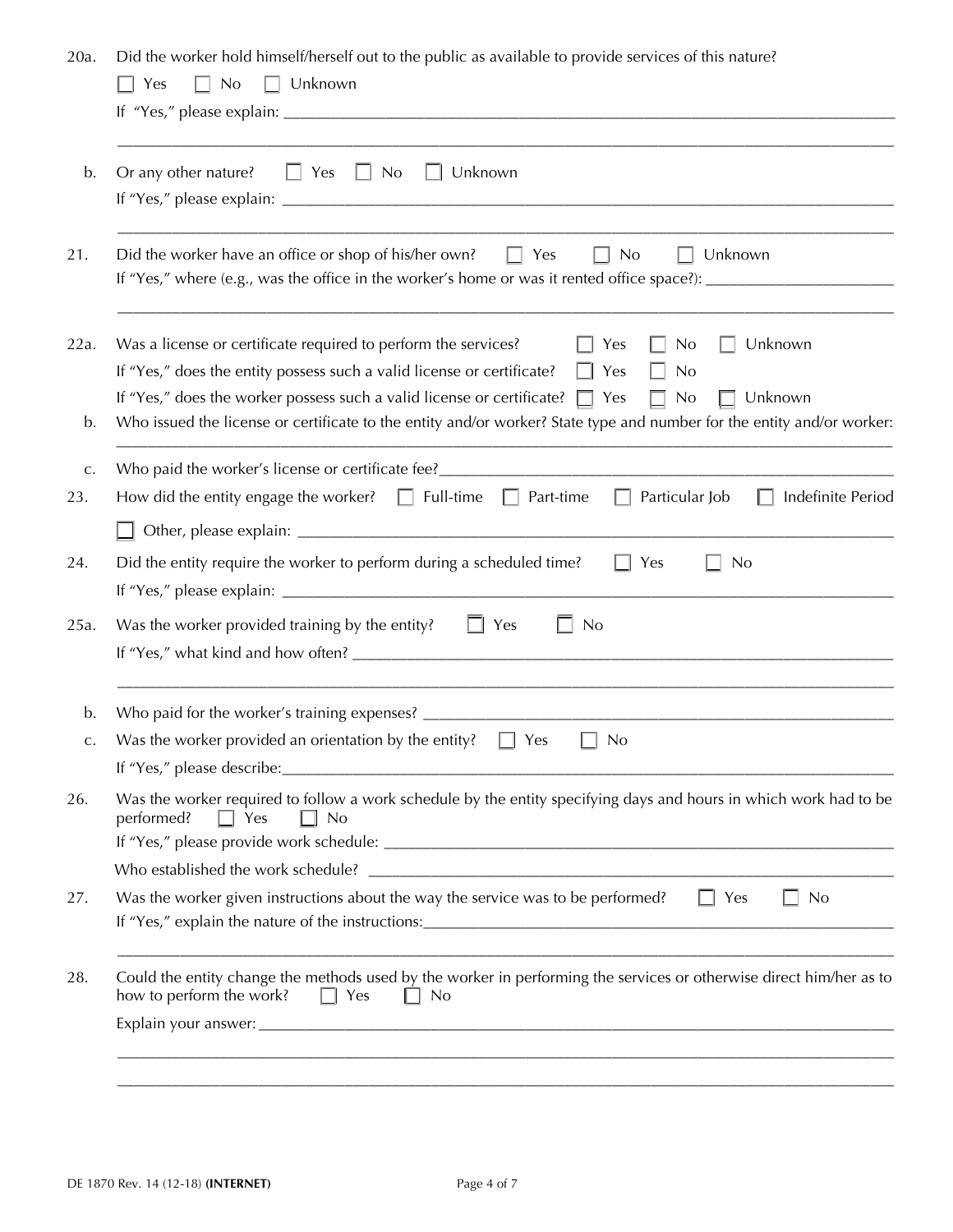| 29a.                     | Does the worker report to the entity or its representatives?<br>Yes<br><b>No</b><br>$\Box$                                                                                                                                                                                                                                                                                    |
|--------------------------|-------------------------------------------------------------------------------------------------------------------------------------------------------------------------------------------------------------------------------------------------------------------------------------------------------------------------------------------------------------------------------|
|                          |                                                                                                                                                                                                                                                                                                                                                                               |
| b.                       |                                                                                                                                                                                                                                                                                                                                                                               |
| c.                       |                                                                                                                                                                                                                                                                                                                                                                               |
|                          | Attach copies of report forms used in reporting to the entity.                                                                                                                                                                                                                                                                                                                |
| 30.                      | Was the worker required to produce a certain amount of work regularly or achieve certain performance goals if<br>services were to continue?<br>Yes<br>No                                                                                                                                                                                                                      |
| 31a.                     | Check the type of pay the worker received? $\Box$ Salary<br>$\Box$ Commission<br>Hourly<br>Other                                                                                                                                                                                                                                                                              |
| b.                       | Who set the pay rate? $\Box$ Worker $\Box$ Business Entity $\Box$ Negotiated $\Box$ Other                                                                                                                                                                                                                                                                                     |
| C.                       | Was the worker paid in regular intervals? $\Box$ Yes<br>No<br>If "Yes," what was the frequency? $\Box$ Daily $\Box$ Weekly $\Box$ Monthly $\Box$ Other                                                                                                                                                                                                                        |
| 32.<br>33.               | Was the worker guaranteed a minimum pay? $\square$ Yes<br>$\Box$ No<br>Was the worker eligible for a pension, bonuses, paid vacations, sick pay, etc.?<br>$\Box$ Yes<br>No                                                                                                                                                                                                    |
| 34.<br>35.<br>36.<br>37. | Did the entity carry workers' compensation insurance on the worker? $\Box$ Yes<br>No<br>Could the entity discharge or layoff the worker without notice? $\Box$ Yes $\Box$ No<br>Could the worker quit at any time? $\Box$ Yes<br>$\Box$ No<br>Would a liability be incurred if the worker quit or was discharged before the job was complete? $\square$ Yes<br>N <sub>0</sub> |
| 38.                      | Please explain why you believe the worker is/was an employee of the entity or an independent contractor:                                                                                                                                                                                                                                                                      |
| 39.                      | How did the worker report earnings for income tax purposes? $\Box$ Wages $\Box$ Self-employment Income $\Box$ Unknown                                                                                                                                                                                                                                                         |
|                          | ANSWER QUESTIONS 40 THROUGH 45 ONLY IF THE WORKER IS AN AGENT DRIVER OR<br><b>COMMISSION DRIVER</b><br>An agent driver or commission driver is a person who operates his/her own truck or the truck of the entity and<br>serves the customers of the entity as well as soliciting his/her own customers.                                                                      |
| 40.                      | State the products and/or services the driver distributes (for example: bakery products and laundry services):                                                                                                                                                                                                                                                                |
| 41.                      | If the driver distributes more than one product or service, which is considered the principal or main product?                                                                                                                                                                                                                                                                |
| 42.                      | Who does the driver serve? $\Box$ Customers or routes designated by the entity $\Box$ His/her own customers<br><b>Both</b>                                                                                                                                                                                                                                                    |
| 43.                      | Was the driver required to perform the services personally?<br>$\Box$ Yes<br>$\Box$ No                                                                                                                                                                                                                                                                                        |
| 44.                      | Were the driver's services part of a continuing relationship with the entity and not in the nature of a single transaction?<br>$\Box$ Yes<br>No                                                                                                                                                                                                                               |
| 45.                      | What investment, other than for transportation, does the driver have in his/her business?                                                                                                                                                                                                                                                                                     |

 $\mathcal{L}_\mathcal{L} = \{ \mathcal{L}_\mathcal{L} = \{ \mathcal{L}_\mathcal{L} = \{ \mathcal{L}_\mathcal{L} = \{ \mathcal{L}_\mathcal{L} = \{ \mathcal{L}_\mathcal{L} = \{ \mathcal{L}_\mathcal{L} = \{ \mathcal{L}_\mathcal{L} = \{ \mathcal{L}_\mathcal{L} = \{ \mathcal{L}_\mathcal{L} = \{ \mathcal{L}_\mathcal{L} = \{ \mathcal{L}_\mathcal{L} = \{ \mathcal{L}_\mathcal{L} = \{ \mathcal{L}_\mathcal{L} = \{ \mathcal{L}_\mathcal{$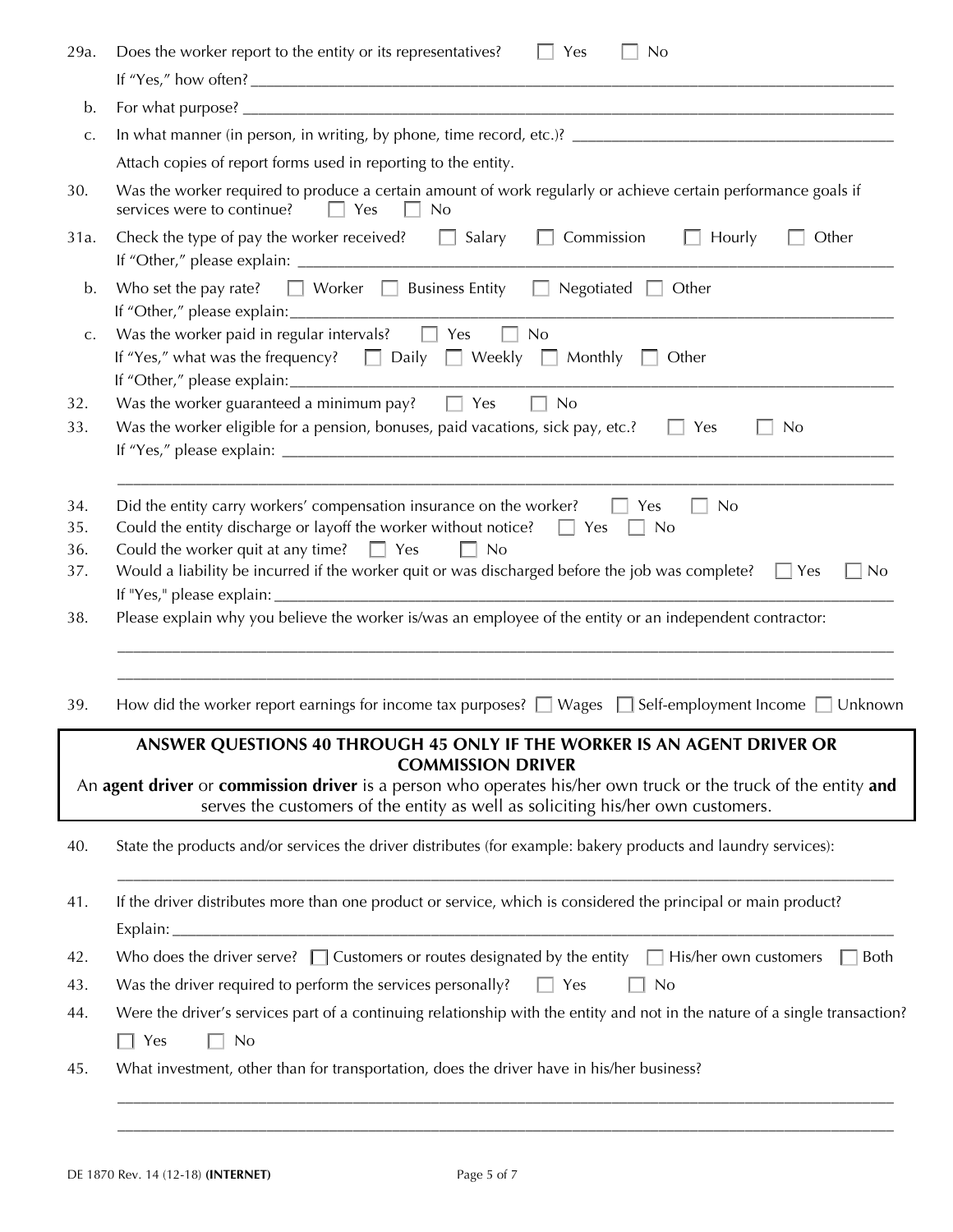## **ANSWER QUESTIONS 46 THROUGH 58 ONLY IF THE WORKER WAS A TRAVELING OR CITY SALESPERSON**

| 46.               |                                                                                                                                                                                                                                                                                                                                                        |  |  |
|-------------------|--------------------------------------------------------------------------------------------------------------------------------------------------------------------------------------------------------------------------------------------------------------------------------------------------------------------------------------------------------|--|--|
| 47.               |                                                                                                                                                                                                                                                                                                                                                        |  |  |
| 48.               |                                                                                                                                                                                                                                                                                                                                                        |  |  |
| 49.               |                                                                                                                                                                                                                                                                                                                                                        |  |  |
| 50.               | Did the worker have an exclusive territory?<br>$\Box$ Yes<br>$\Box$ No                                                                                                                                                                                                                                                                                 |  |  |
| 51.               | Did the entity specify when and how often to work the territory? $\square$ Yes<br>N <sub>0</sub>                                                                                                                                                                                                                                                       |  |  |
| 52.               | What percent of total sales that the worker made for the entity were made to wholesalers, retailers, contractors, or                                                                                                                                                                                                                                   |  |  |
| 53.               | What was the percent of working time that the worker spent in selling to organizations other than those specified in<br>#52, such as manufacturers, schools, churches, and homeowners? [100] [100] [100] [100] [100] [100] [100] [100] [100] [100] [100] [100] [100] [100] [100] [100] [100] [100] [100] [100] [100] [100] [100] [100] [100] [100] [10 |  |  |
| 54.               |                                                                                                                                                                                                                                                                                                                                                        |  |  |
| 55.               | Was the worker required to perform the services personally?<br>$\Box$ Yes<br>$\Box$ No                                                                                                                                                                                                                                                                 |  |  |
| 56.               | Was the worker required to forward the orders to the entity?<br>$\Box$ Yes<br>$\prod$ No                                                                                                                                                                                                                                                               |  |  |
| 57.               | Were the worker's services part of a continuing relationship with the entity? $\Box$ Yes<br>$\Box$ No                                                                                                                                                                                                                                                  |  |  |
|                   |                                                                                                                                                                                                                                                                                                                                                        |  |  |
|                   |                                                                                                                                                                                                                                                                                                                                                        |  |  |
|                   | What investment, other than transportation, does the worker have in the business?                                                                                                                                                                                                                                                                      |  |  |
|                   |                                                                                                                                                                                                                                                                                                                                                        |  |  |
| 58.               | ANSWER QUESTIONS 59 THROUGH 67 ONLY IF THE INDIVIDUAL WORKED AT HOME                                                                                                                                                                                                                                                                                   |  |  |
|                   | Who furnished materials or goods used by the worker? $\Box$ Individual<br>Entity                                                                                                                                                                                                                                                                       |  |  |
|                   | $\Box$ Yes<br>Was the worker furnished a pattern or given instructions to follow in making the product?<br>No                                                                                                                                                                                                                                          |  |  |
| 59.<br>60.        |                                                                                                                                                                                                                                                                                                                                                        |  |  |
| 61.               | Was the worker required to return the finished product either to the entity or to someone designated by the entity?<br>$\Box$ Yes $\Box$ No                                                                                                                                                                                                            |  |  |
|                   | Was the worker required to perform the services personally?<br>Yes<br>N <sub>o</sub>                                                                                                                                                                                                                                                                   |  |  |
|                   | Were the worker's services part of a continuing relationship with the entity?<br>Yes<br>N <sub>0</sub>                                                                                                                                                                                                                                                 |  |  |
| 62.<br>63.<br>64. | Is the entity licensed by the California Division of Labor Standards Enforcement? $\square$<br>Yes<br>N <sub>0</sub>                                                                                                                                                                                                                                   |  |  |
|                   | Does the worker have a valid permit from the California Division of Labor Standards Enforcement?                                                                                                                                                                                                                                                       |  |  |
|                   | Unknown<br>$\Box$ No<br>$\Box$ Yes                                                                                                                                                                                                                                                                                                                     |  |  |
| 65.<br>66.        | Unknown<br>Who bears the cost of material damaged by the worker?<br>$\Box$ Worker<br>Entity                                                                                                                                                                                                                                                            |  |  |